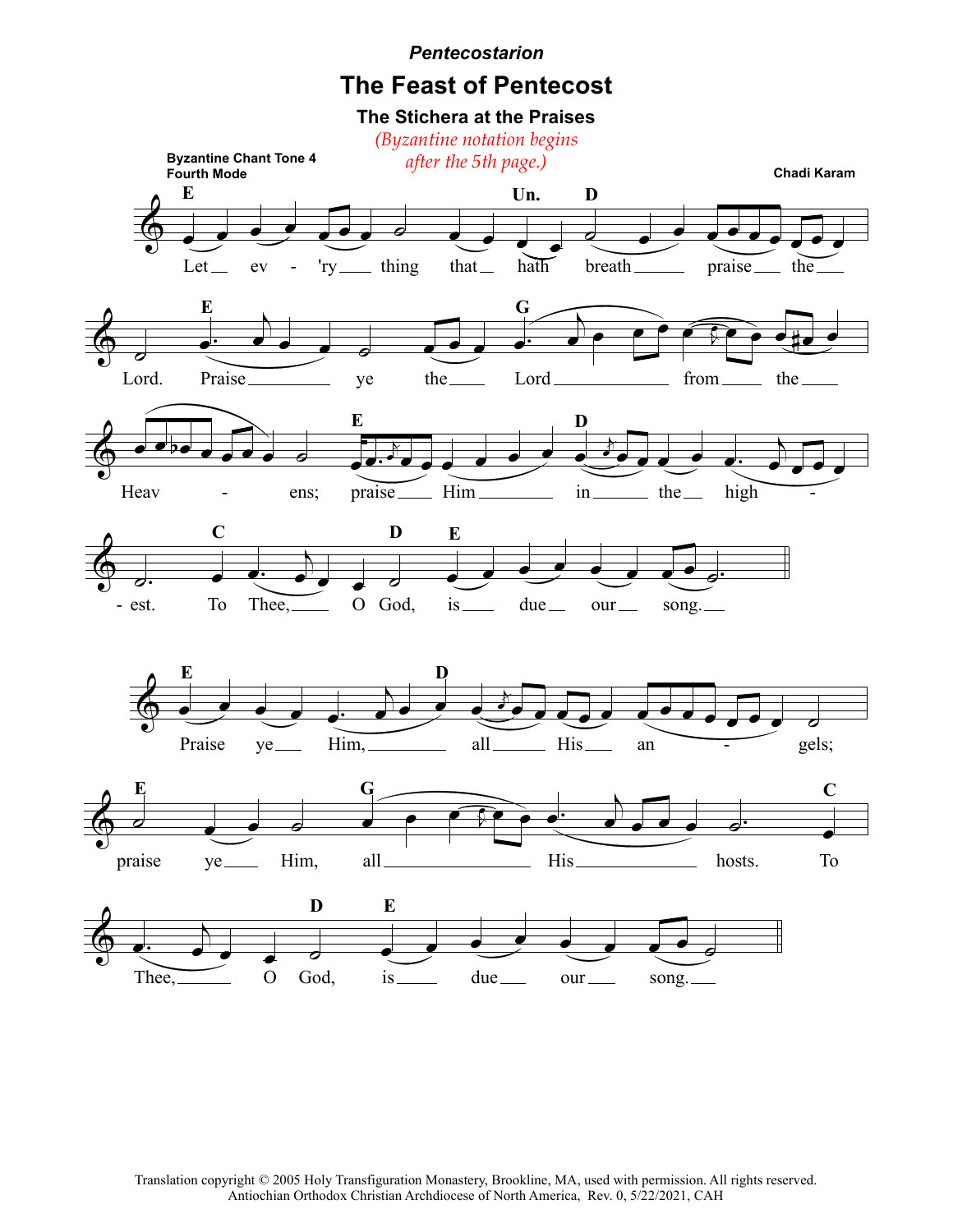

Translation copyright © 2005 Holy Transfiguration Monastery, Brookline, MA, used with permission. All rights reserved. Antiochian Orthodox Christian Archdiocese of North America, Rev. 0, 5/22/2021, CAH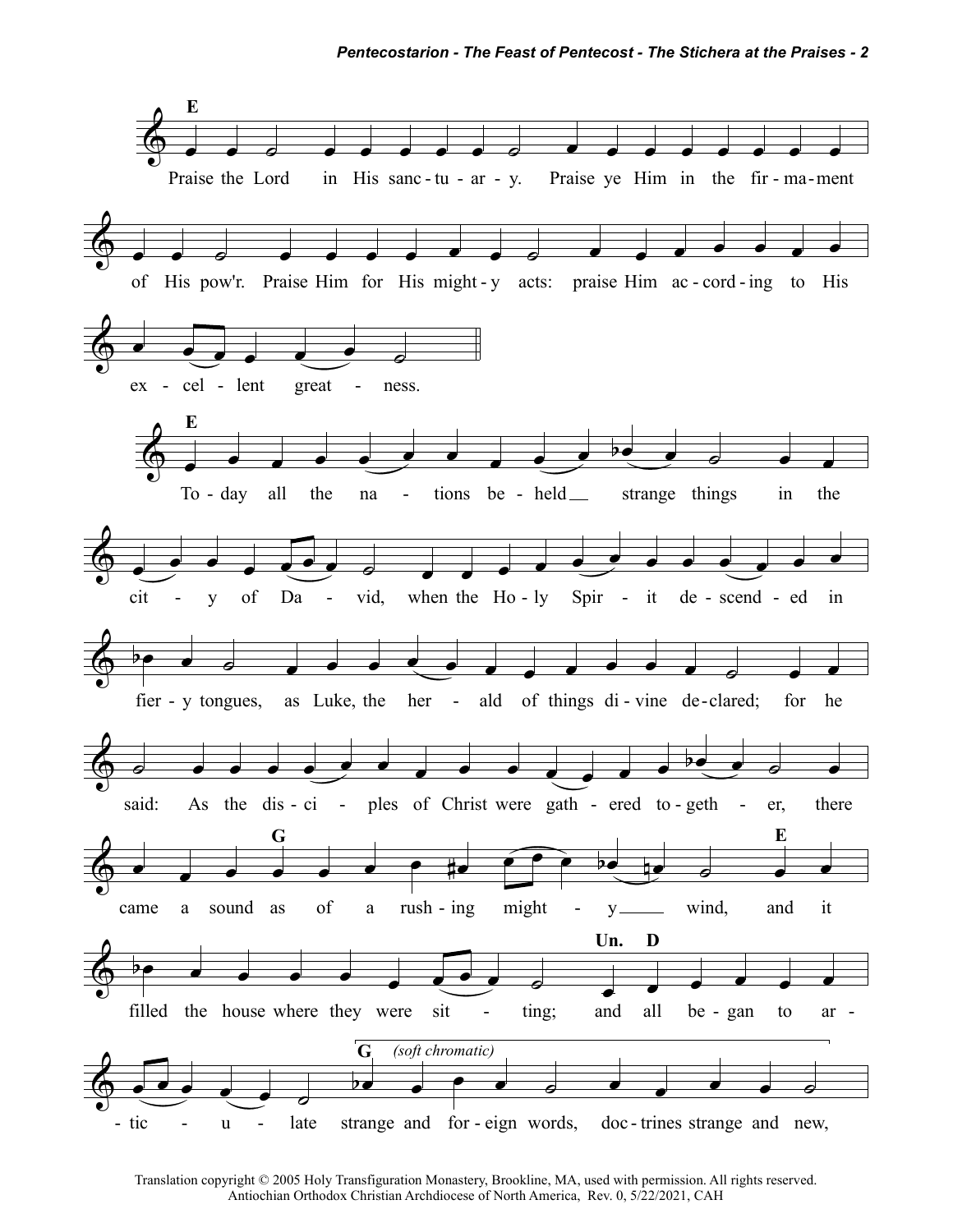

Translation copyright © 2005 Holy Transfiguration Monastery, Brookline, MA, used with permission. All rights reserved. Antiochian Orthodox Christian Archdiocese of North America, Rev. 0, 5/22/2021, CAH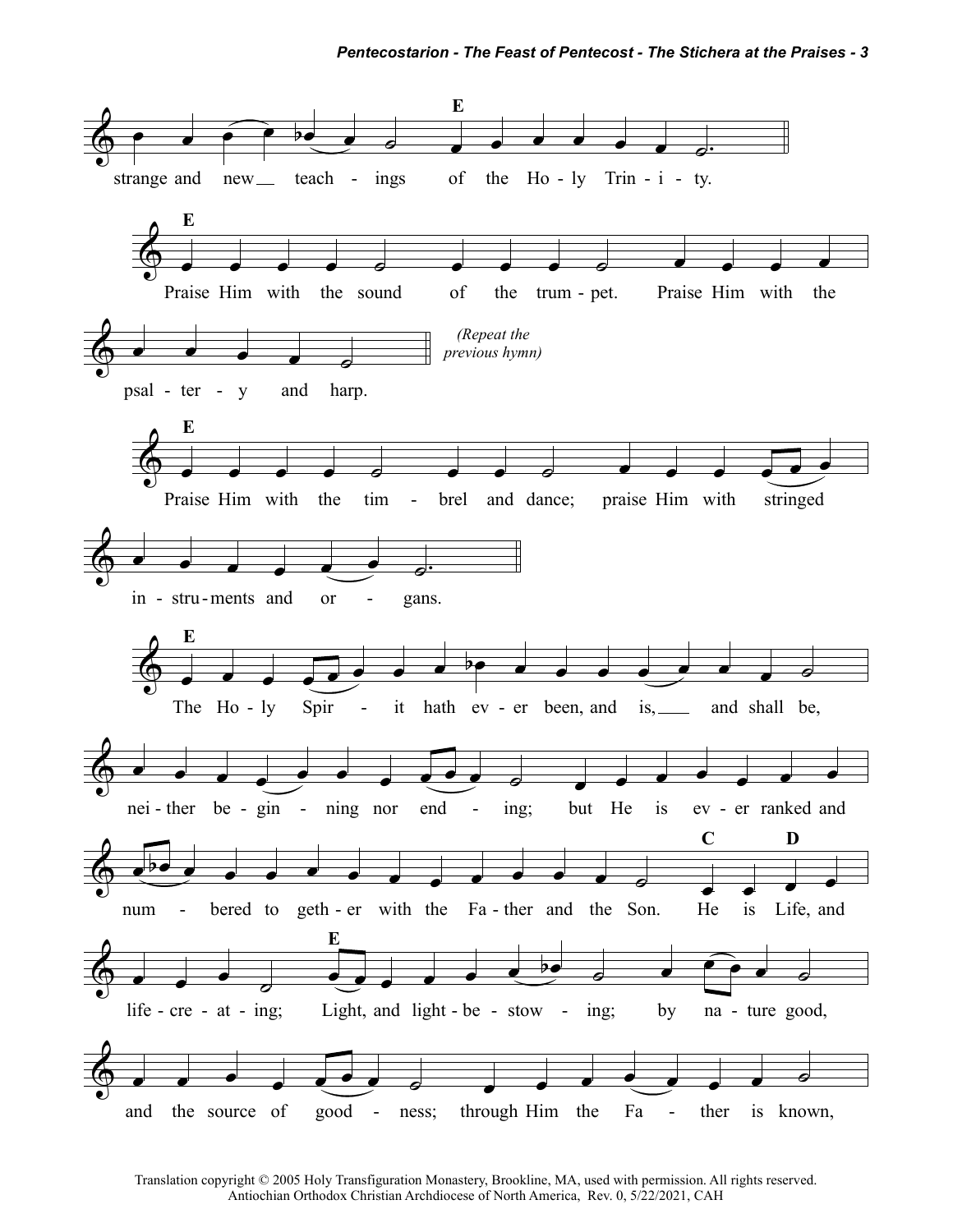

Translation copyright © 2005 Holy Transfiguration Monastery, Brookline, MA, used with permission. All rights reserved. Antiochian Orthodox Christian Archdiocese of North America, Rev. 0, 5/22/2021, CAH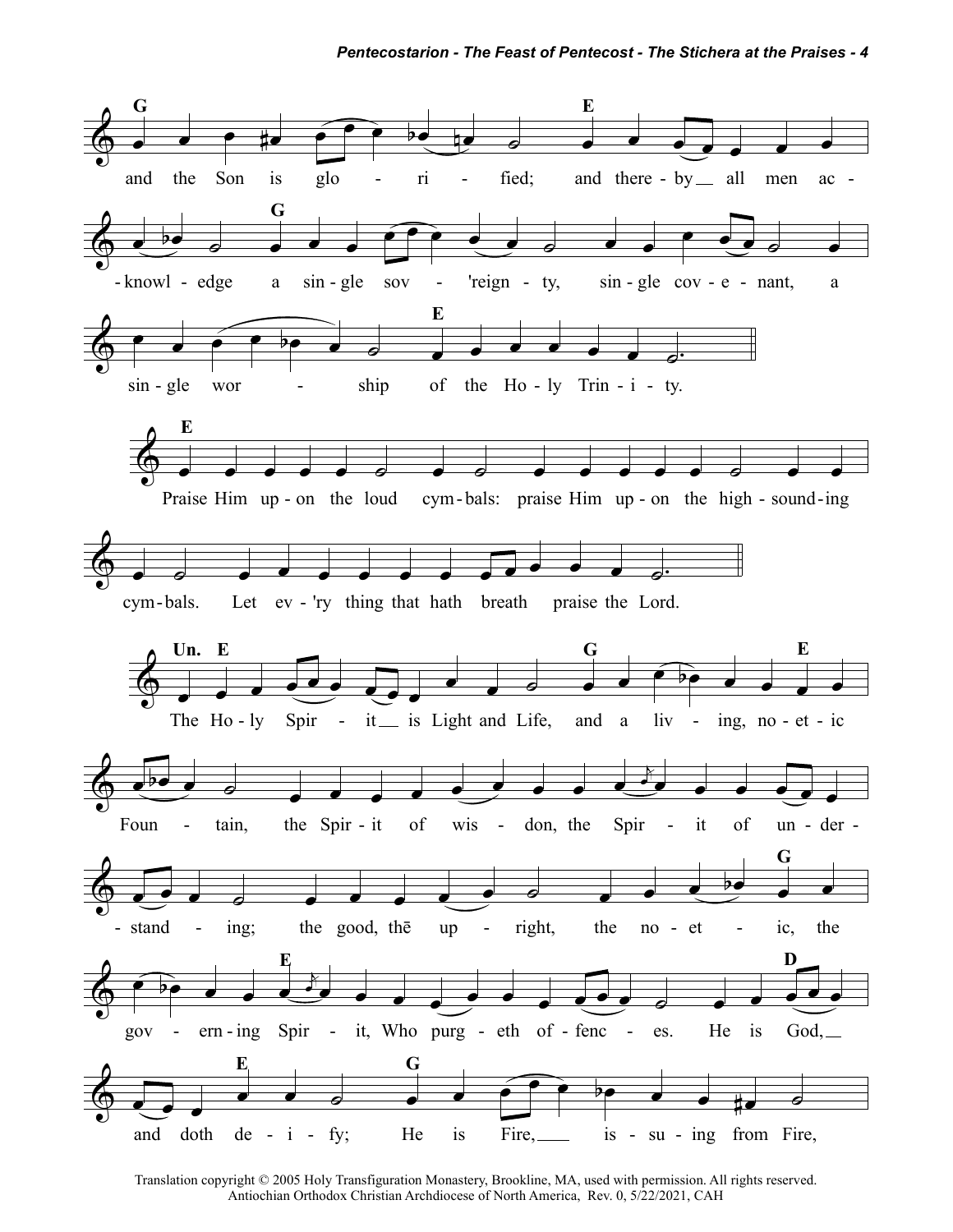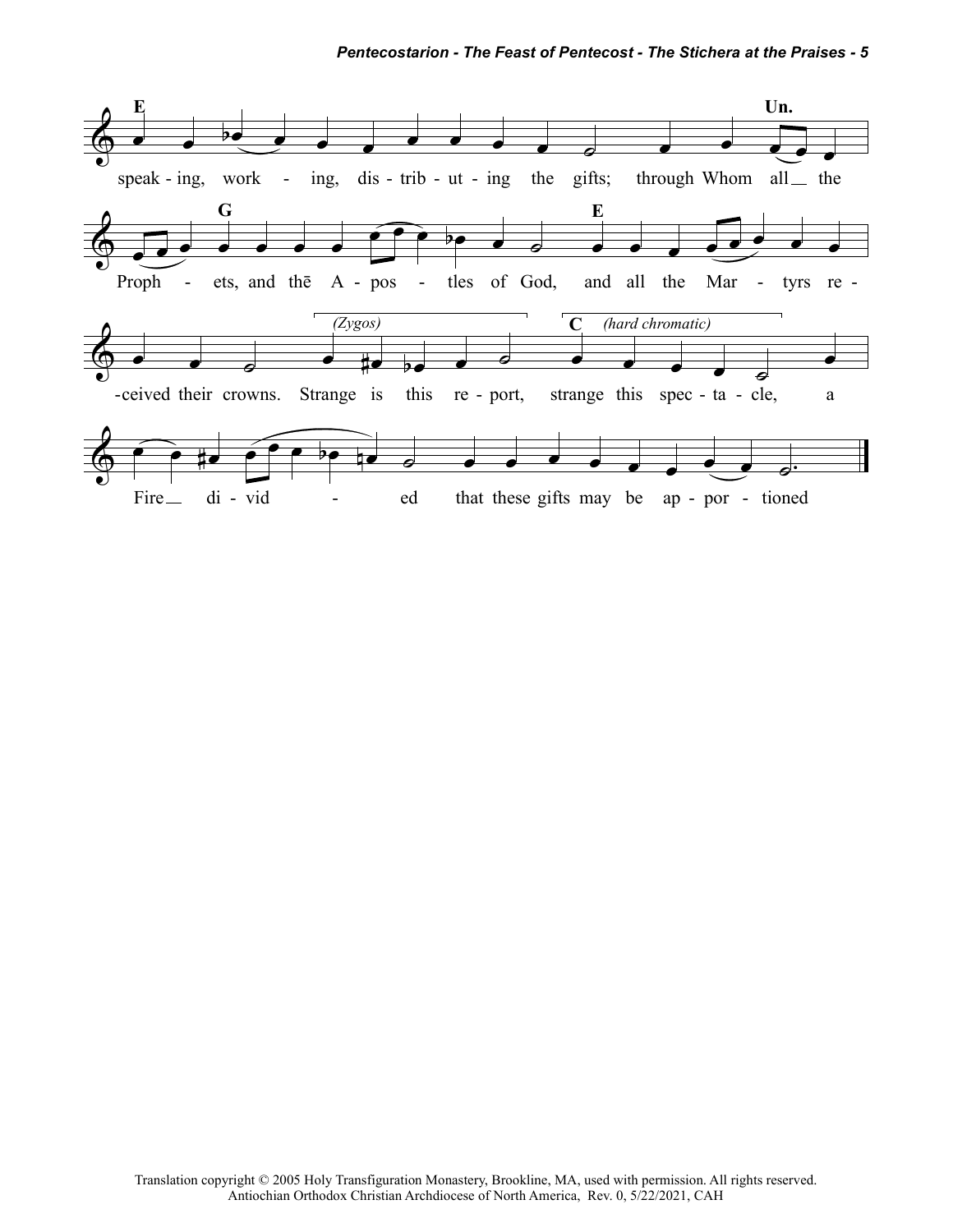## The Praises Fourth Mode

 $H_{\chi}$   $\sim$   $\frac{L}{A}$   $\sim$  Bs

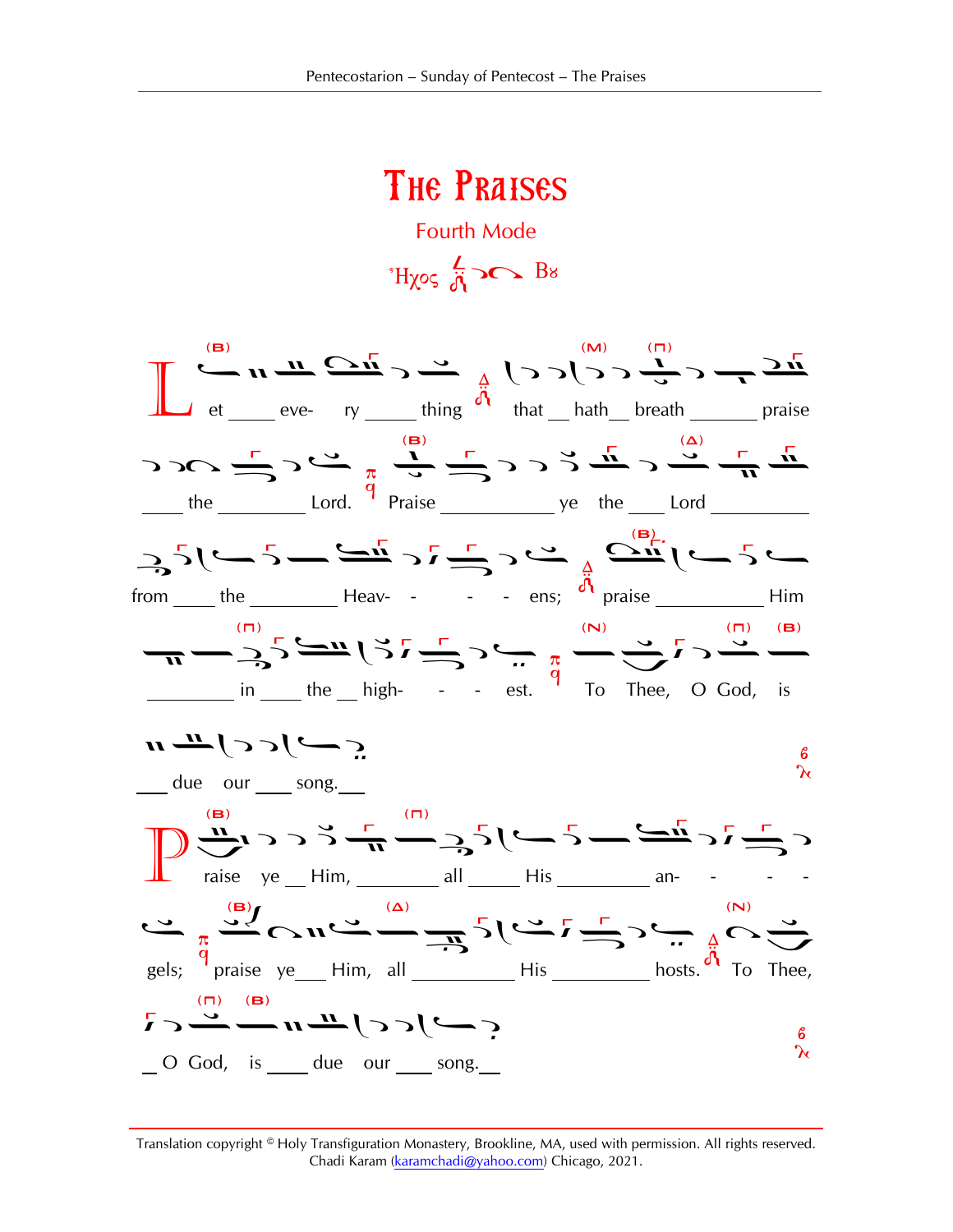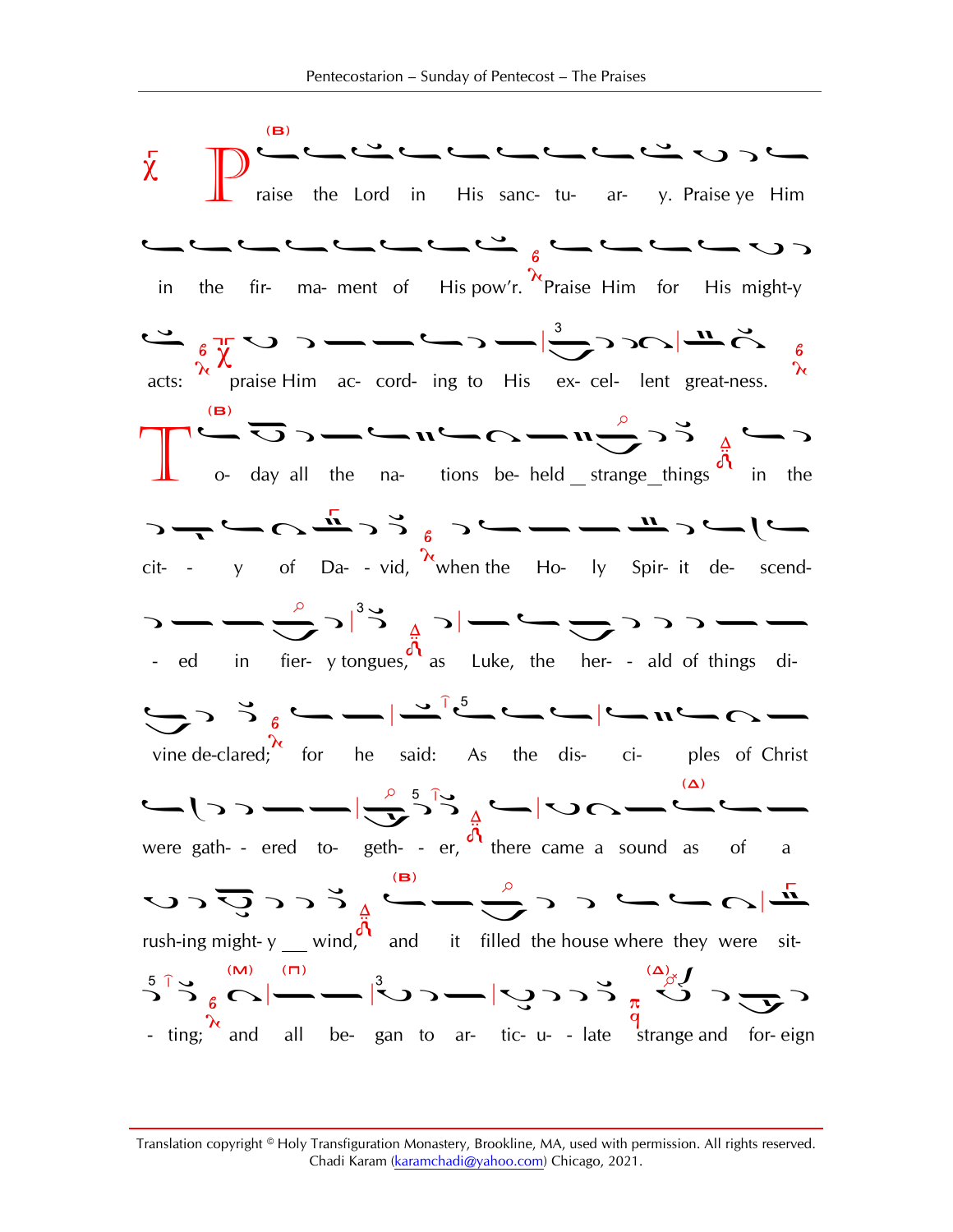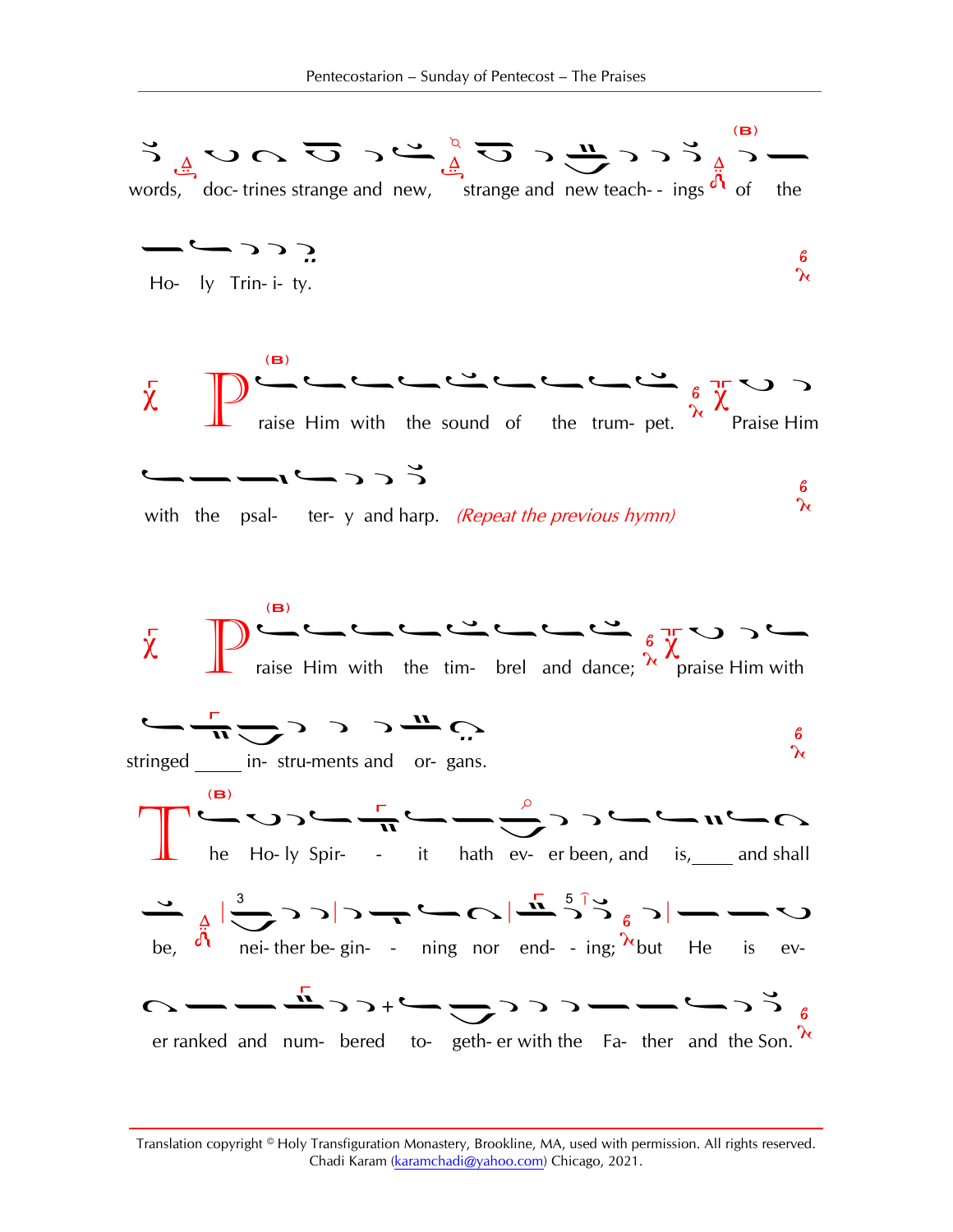